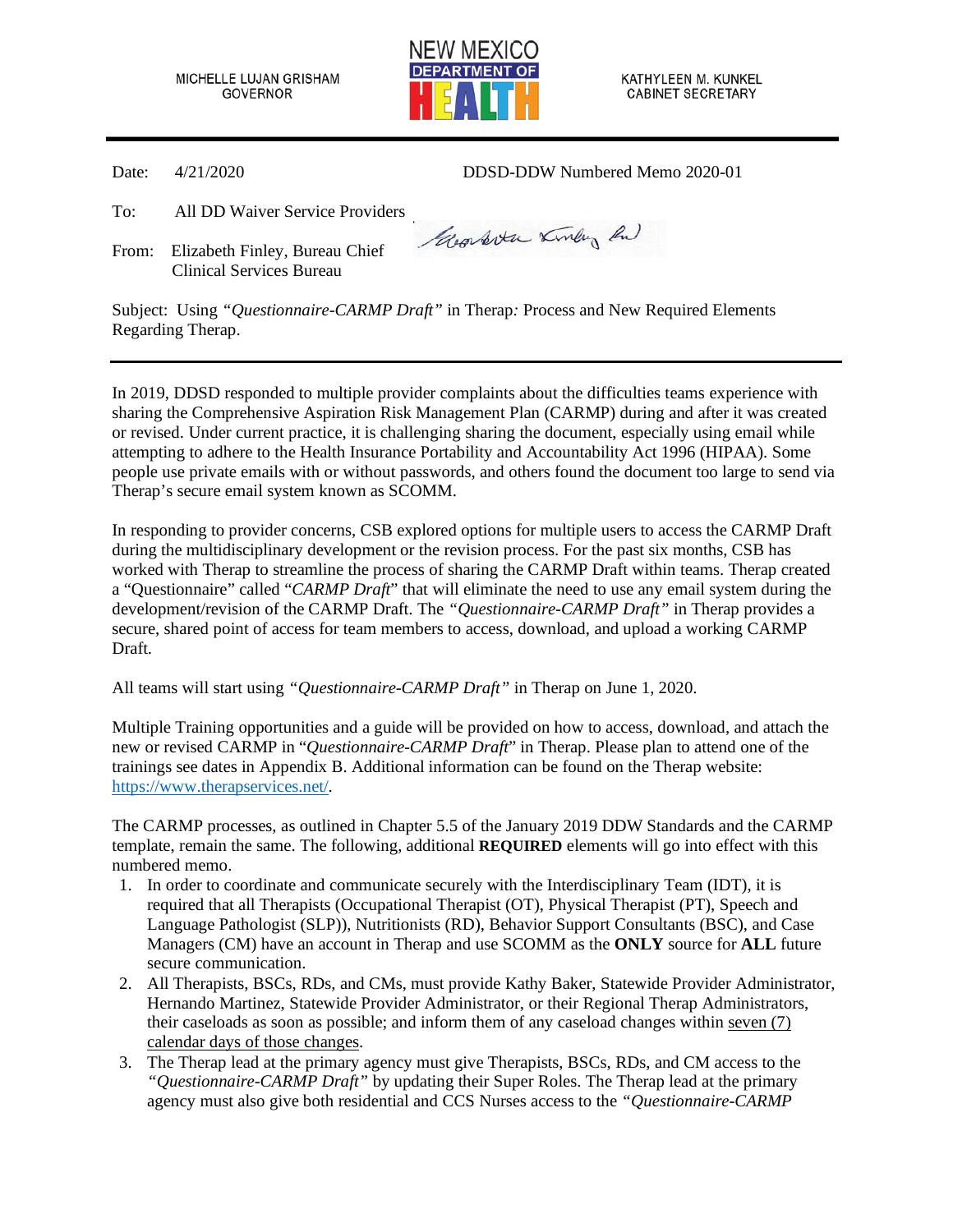*Draft"* by creating an account and updating their Super Roles. See Appendix A regarding updating the Super Roles at the end of the documents.

- 4. When the person is screened for aspiration, as noted in the 2019 DDW Standards, the nurse must use a **new** Aspiration Risk Screening Tool (ARST), with each screening. **Do not copy and paste.**
- 5. A CARMP template or the current CARMP must be uploaded to the *"Questionnaire-CARMP Draft"* by the primary agency. Uploading the template or current CARMP can be done by an office administrator working for the primary agency.
- 6. When each lead contact/author finishes their revisions/recommendations, they must notify the CM via SCOMM. Other team members may also be notified at the same time.
- 7. After the CARMP had been developed or was revised by all the "Lead Contacts"/authors, the CM will review it for any inconsistencies and sections that have a "Lead Contact" identified but has no recommendations. The CM will coordinate efforts with the team to resolve those areas of inconsistencies and incomplete sections. The "Lead Contacts"/authors will remove the "Lead Contact" and add "n/a" next to any area/sections where recommendations are found not to apply to the person. The CM will set a timeline for clarification and completion of this step. The lead contacts/authors will also ensure that there is only **ONE (1)** "Lead Contact" identified for each area/section or be must be marked as n/a where no recommendations are written.
- 8. The CM will review the completed CARMP with the person and guardian. If no revisions are needed, or after all changes were completed, the CM must add the date to the CARMP, attach it to the "*Questionnaire-CARMP Draft*" in Therap, and **submit** it. Submitting the CARMP finalizes the CARMP.
- 9. After the CARMP was completed and the CM had added the date and submitted it, the CM must notify the team via SCOMM.
- 10. The primary provider nurse must download the finalized submitted CARMP and attach it to the Aspiration Health Care plan with the MERP in Therap.

The following two requirements are stated in the 2019 DDW Standards, but it is important enough to restate.

- 1. Provider Agencies must ensure that a current, intact CARMP and Aspiration MERP are readily available (electronically/hard copy) to staff/DSP in all service delivery sites, at all times.
- 2. Provider Agencies must replace additional documents and instructional documents that address CARMP content (i.e., WDSIs, Therapy Support Plans, Mealtime Plans, interim CARMP, oral hygiene plans, and tube feeding plans/directives) with the final CARMP distribution. CARMP content may not be restated in other documents used to guide staff, DSP, and family. Duplicative documents and instructional documents will be removed from support documentation at the time the final CARMP is distributed.

In addition, a Therap conference is held annually; please plan to attend, if possible, because there will be specific training sessions for Therapists, RDs, and BSCs, as well as for CMs during this conference.

If you have any questions regarding the use of Therap and caseload, please contact Kathy Baker, Statewide Provider Administrator, email [Kathy.Baker@state.nm.us](mailto:Kathy.Baker@state.nm.us) or Hernando Martinez, Statewide Provider Administrator, email [Hernando.Martinez@state.nm.us.](mailto:Hernando.Martinez@state.nm.us)

For additional assistance, feel free to contact your Regional Office or the aspiration risk management coordinator, Jacoba (Kotie) Viljoen, at [jacoba.viljoen@state.nm.us,](mailto:jacoba.viljoen@state.nm.us) at any time.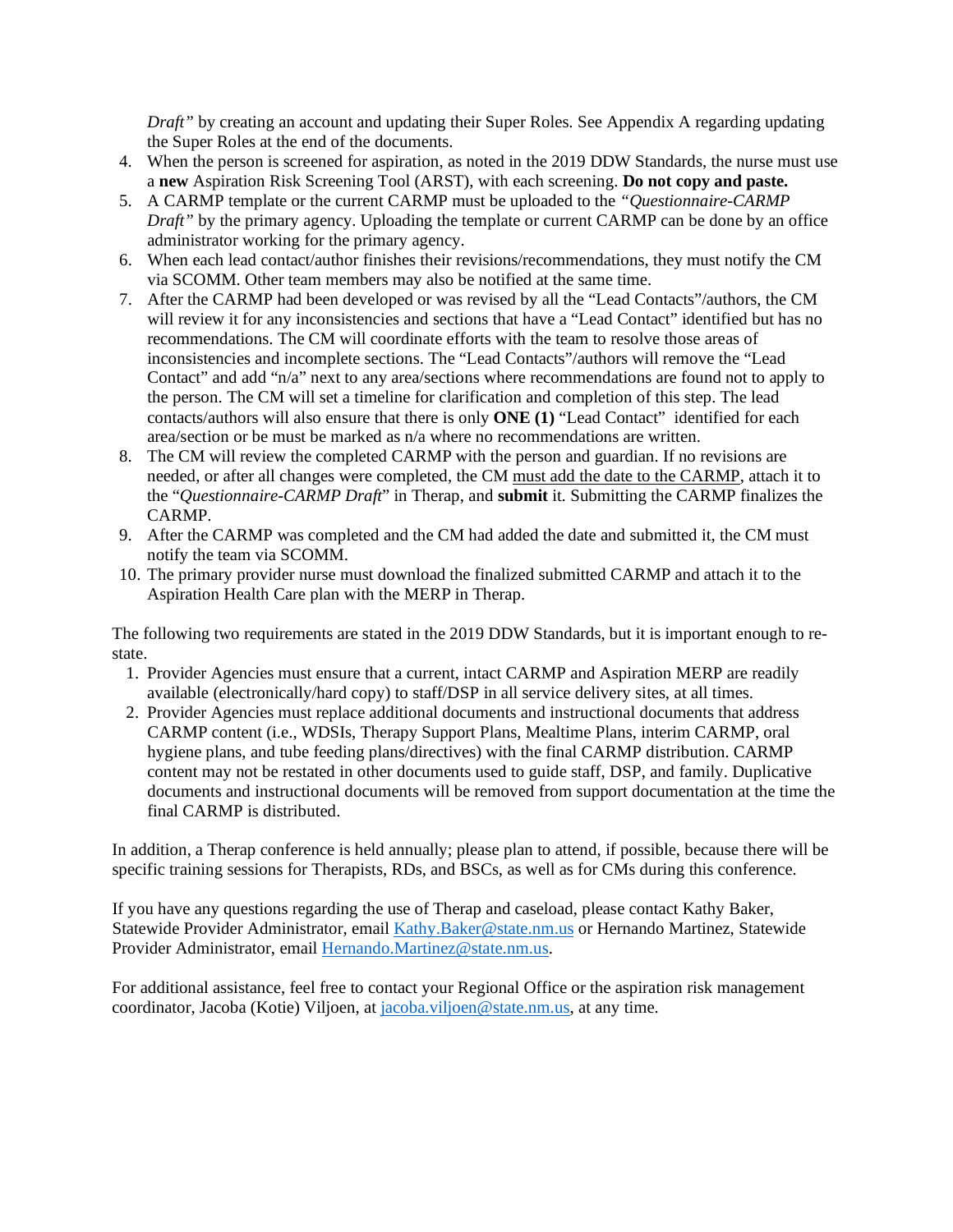# **Appendix A**

## **How to Give Access to the "Questionnaire-CARMP Draft"**

To ensure people have access to the "Questionnaire-CARMP Draft", the super role must be updated. Please click on the link below to see how to update the super role. See the screenshot for guidance, as well.

[https://help.therapservices.net/app/answers/detail/a\\_id/858/kw/updating%20a%20super%20role](https://protect-us.mimecast.com/s/NeVxCyPDN1INByDnTM0u3M?domain=help.therapservices.net)

| ecure.therapservices.net/admin/privilege/superrole/superRole.xhtml?cid=4 |                                                     |                                     | $^{\circ}$ |
|--------------------------------------------------------------------------|-----------------------------------------------------|-------------------------------------|------------|
| Order                                                                    | <b>Personal Finance Account</b>                     | <b>Personal Finance Transaction</b> |            |
| ✔ Order View                                                             | PFin Account Create                                 | PFin Transaction Create             |            |
| Order Submit                                                             | PFin Account Update                                 | PFin Transaction Update             |            |
| Order Approve                                                            | PFin Account Discontinue                            | PFin Transaction Delete             |            |
| Order Update                                                             | PFin Account View                                   | PFin Transaction View               |            |
| Order Delete                                                             |                                                     |                                     |            |
| Questionnaire Form                                                       | <b>Staff Action Plan</b>                            | <b>Support Intensity Scale</b>      |            |
|                                                                          |                                                     |                                     |            |
| Individual Questionnaire Form Submit                                     | Staff Action Plan Submit                            | SIS Assessment View                 |            |
| Individual Questionnaire Form Update                                     | Staff Action Plan Approve<br>Staff Action Plan View |                                     |            |
|                                                                          | Staff Action Plan Update                            |                                     |            |
|                                                                          | Staff Action Plan Delete                            |                                     |            |
|                                                                          | Staff Action Plan Review                            |                                     |            |
|                                                                          |                                                     |                                     |            |
| T-Log                                                                    | <b>Time Tracking</b>                                | <b>TMS Roles</b>                    |            |
| ■ T-Log Entry                                                            | Time Tracking Data View                             | Supervise Trainee                   |            |
| ✔ T-Log View                                                             | Time Tracking Data Edit                             |                                     |            |
| T-Log Update                                                             |                                                     |                                     |            |
| T-Log Delete                                                             |                                                     |                                     |            |
|                                                                          |                                                     |                                     |            |
|                                                                          |                                                     | <b>Currently Assigned To</b>        |            |